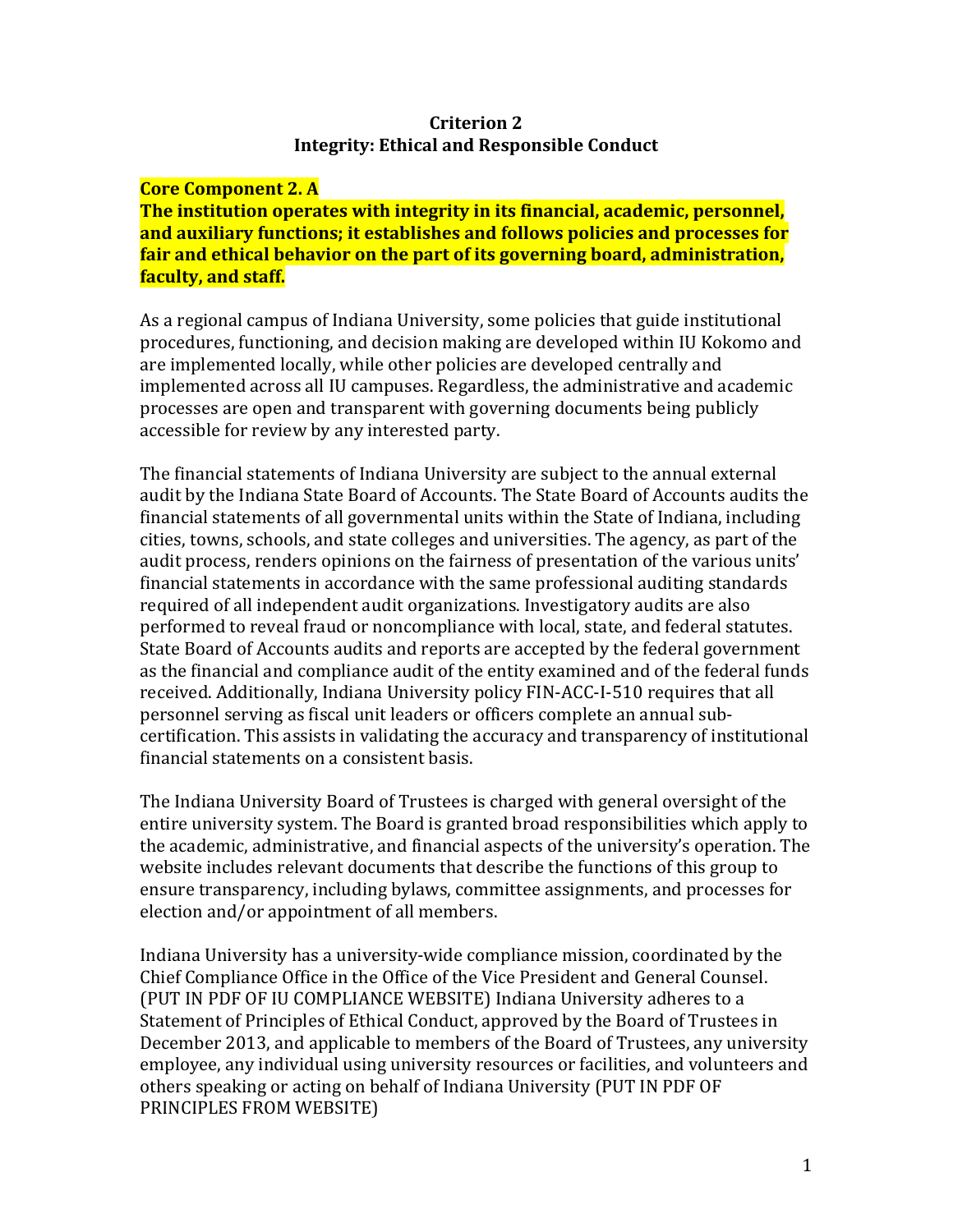Indiana University has an Office of Research Compliance which administers research compliance protocols, including Animal Care & Use, Biosafety, Conflict of Interest, Conflict of Commitment, Quality Improvement, Export Controls, Radiation Safety, Human Subjects/IRB and Research Integrity (PDF OF WEBSITE)

At the IU Kokomo campus level, the chancellor employs several approaches to best ensure accountability and transparency. Vice chancellors and Directors compose the Chancellor's Cabinet, which meets weekly to share and discuss information, concerns and new ideas. Administrative Council is a larger group that includes the Cabinet, Associate Vice Chancellors, Deans, and other campus administrators. (PDF OF ADMINISTRATIVE COUNCIL MEMBERS) Administrative Council meets bimonthly during the academic year and serves as an advisory body to the chancellor as well as a means of disseminating information. The IU Kokomo chancellor also cochairs (along with the Dean of the Library) the campus strategic planning team, which is composed of faculty, staff, students, and external community members with memberships that rotate over time. This body serves to direct the efforts of the campus as it relates to the 2015-2020 campus strategic plan. (WEB SITE FOR STRATEGIC PLANNING)

The Faculty Senate operates according to a shared governance model and includes all full-time faculty members. The student body President also holds a voting seat in the Senate. The Faculty Senate Constitution and Bylaws (PDFs OF CONSTITUTION AND BYLAWS) serve as a framework to guide senate activities. The Senate has a number of standing committees, each entrusted to carry out a specific set of duties. The website of Faculty and Student Policies (PDF OF WEBSITE) contains faculty policies concerning academic responsibilities, promotion and tenure, and due process. Policies and procedures pertaining to professional, clerical, support and hourly staff are made available through the staff policy website (PDF OF WEBSITE OF STAFF policies).

Issues of Affirmative Action, including those involving sexual harassment and violations of the Americans with Disabilities Act, are addressed by the Affirmative Action Officer. Indiana University maintains a list of affirmative action policies and procedures that address disabilities, equal opportunity, sexual misconduct, domestic partner benefits, religious observance accommodations, diversity, and consensual relationships. IU Kokomo maintains compliance with university policy, while at the same time remaining sensitive to the unique needs of our service region. Indiana University has a central Title IX compliance office, led by the university's Chief Student Welfare Title IX Officer. Each campus, including IU Kokomo, has a Deputy Title IX coordinator, who works closely with the Chief Student Welfare Title IX officer. (PDF OF TITLE IX COORDINATOR WEB SITE).

Administrators, all administrators, and key faculty are trained on compliance issues on a regular basis including: ADA, EEO, Affirmative Action, Sexual Harassment and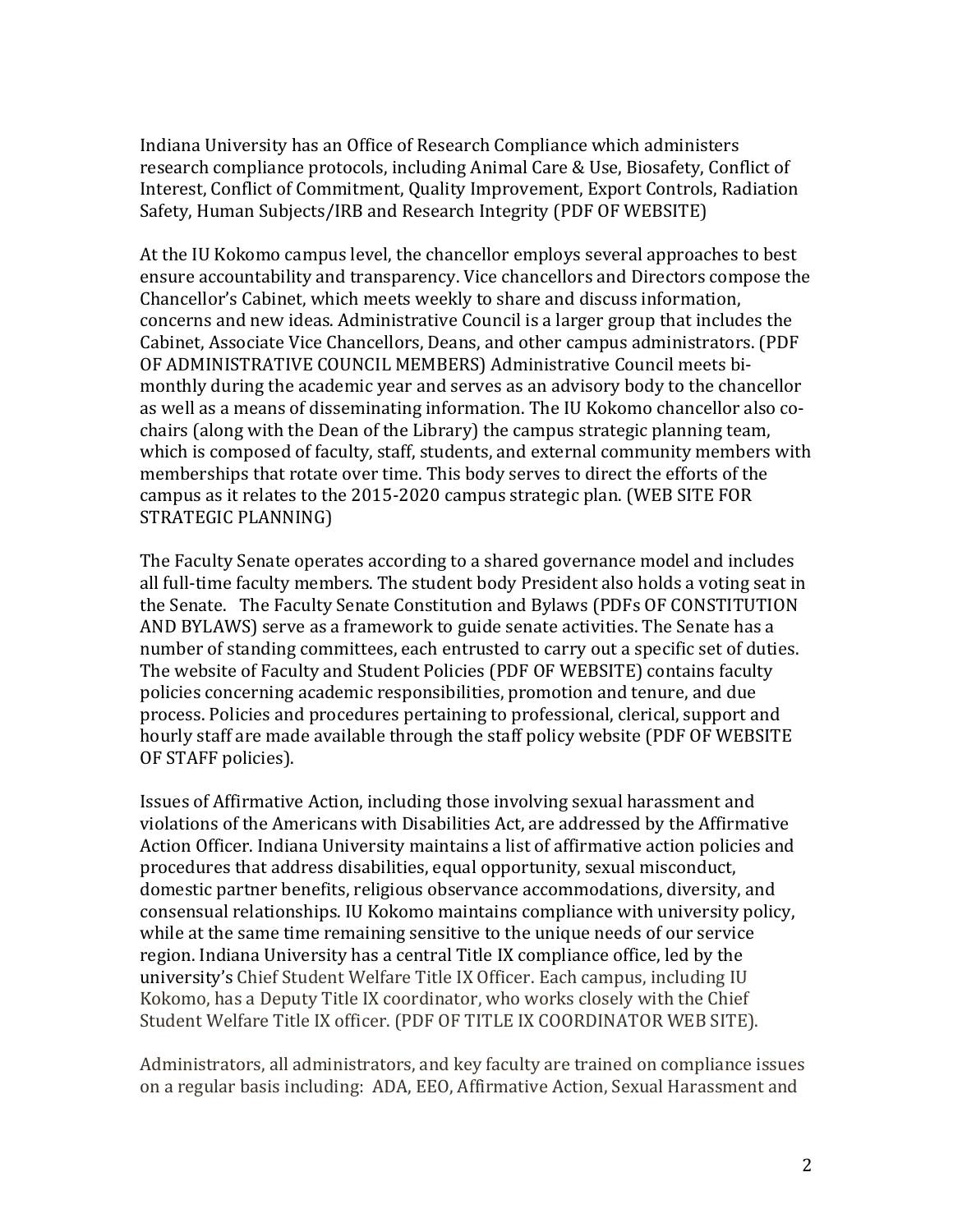the University's Sexual Misconduct Policy. All Responsible Employees and Campus Security Authorities under Title IX must also complete annual on-line training.

The IU Kokomo Registrar informs and enforces policies as they relate to Family Educational Rights and Privacy Act of 1974 (FERPA). The protection of student privacy is taken very seriously throughout the campus and every new employee completes a mandatory tutorial on FERPA. The Office of the Registrar or the Vice Chancellor for Enrollment Management notifies every student annually to apprise them of their rights as students. The Office of Public Safety and Institutional Assurance website (PDF OF WEBSITE) provides information and support to assist with protecting sensitive student data.

The Indiana University Code of Student Rights, Responsibilities, and Conduct contains policy and procedural information pertinent to individual students at IU Kokomo (i.e. freedom from harassment, discrimination, due process, etc.) and the expectations of the university (i.e. academic misconduct, personal misconduct, etc.) regarding student conduct and procedures associated with Code violations. Each campus has developed procedural guidelines for upholding the Code (PDF OF IUK PROCEDURES) (PDF OF STUDENT HANDBOOK)

The staff at IU Kokomo play an integral role in fulfilling the mission of the campus. Staff in offices such as Admissions, Financial Aid and Scholarships, Student Success and Advising, and others work together to ensure that the needs of new and continuing students are met. Numerous university committees include staff representation, ensuring a diversity of input and viewpoints.

IU Kokomo has two active staff organizations: Professional Staff Council for those employees appointed as professional staff and the Staff Council for support staff. Both councils have by-laws (PDFs OF BYLAWS AND PERHAPS OTHER IMPORTANT DOCUMENTS). The councils meet regularly, and members serve on various campus committees including search committees and the Strategic Planning Team. The councils may also develop proposals for campus consideration and implementation.

### **Core Component 2. B**

**The institution presents itself clearly and completely to its students and to the public with regard to its programs, requirements, faculty and staff, costs to students, control, and accreditation relationships.**

IU Kokomo presents itself clearly and effectively to its stakeholders, constituents, and students in a variety of ways. The institutional website (THIS ONE CAN BE A LINK) serves as the information portal for all interested parties on campus and in the community, conveying both curricular and co-curricular information. Notably, to complement traditional forms of communication and outreach, IU Kokomo has increased its social media presence as a means of connecting with students and the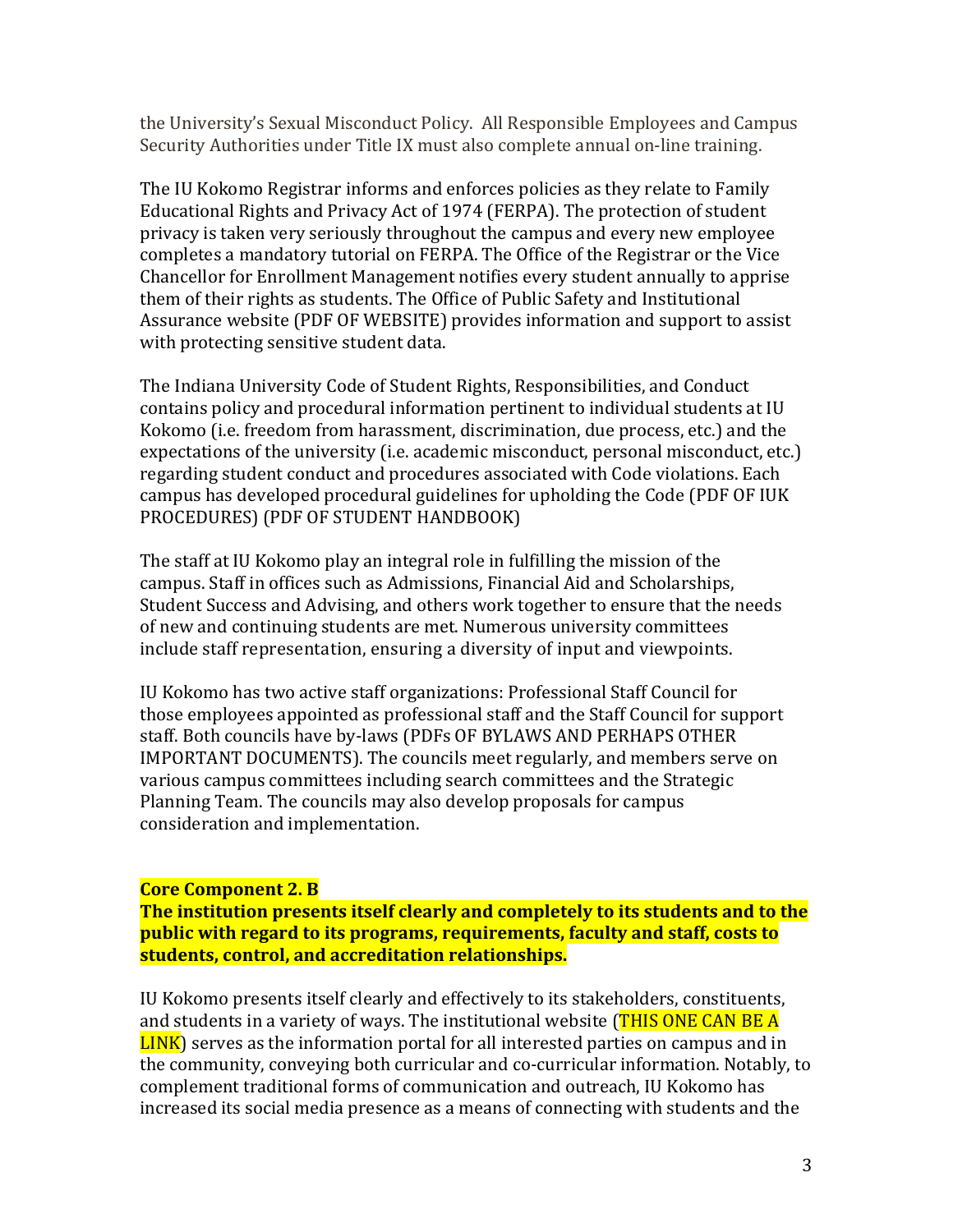public, including Facebook, YouTube, Instagram, Flickr, and faculty blogs, among others.

The university utilizes a variety of documents and electronic platforms to highlight academic program information. The academic catalog is the primary repository for academic policies and program requirements for students. This document is reviewed and updated annually to ensure accuracy and reflect the additions and modifications of academic programs and policies. **(ANOTHER LIVE LINK)** The websites of each academic school provide easily accessible links that connect students to degree programs, curricula, faculty, staff, learning outcome, and other pertinent information. (SAMPLE PDFS OF WEB SITES) Most schools (and many offices) maintain Facebook pages, publishing relevant information regarding their academic programs. (School of Business – PDF OF A SAMPLE NEWSLETTER) Each semester the Office of Student Life and Diversity publishes providing programmatic information and available student services.

As a part of our ongoing commitment to student engagement and transparency, Indiana University developed the One.IU app. This software is utilized by faculty, staff, and students, and allows mobile access to important information. For students, One.IU grants access to every aspect of the student's academic programming including advising, financial aid, FERPA information, grades, and numerous other areas. Staff and faculty can access payroll information, benefits, courses etc. This tool ensures that all members of Indiana University have access to important information related to academics, employment and many other areas of interest.

The Office of the Registrar has nearly completed its transition to a paperless workflow. All policies and forms relevant to registrar services can now be found on their website. This includes the required FERPA tutorial, relevant student forms including the application for graduation, transcripts, information about general education, and faculty and student resources including academic policies.

The Office of Financial Aid and Scholarships and the Office of the Bursar work together to provide timely and accurate information to students regarding a variety of financial issues. A significant percentage of students (79.2%) at IU Kokomo receive some form of financial aid so it is critical that the Office of Financial Aid and Scholarships maintains all information relevant to types of aid available for undergraduate and graduate students including scholarships, loans, and grants as well as policies guiding the eligibility and disbursement of each. Guidelines addressing applying for aid and the application deadlines are listed in a series of drop down menus where relevant information is categorized together. The website for the Office of the Student Accounts maintains information pertaining to the tuition and fees for each program on campus, methods for students to provide payments, etc.

As part of our ongoing outreach to the community and prospective students, the admissions office has developed a Viewbook. This free resource provides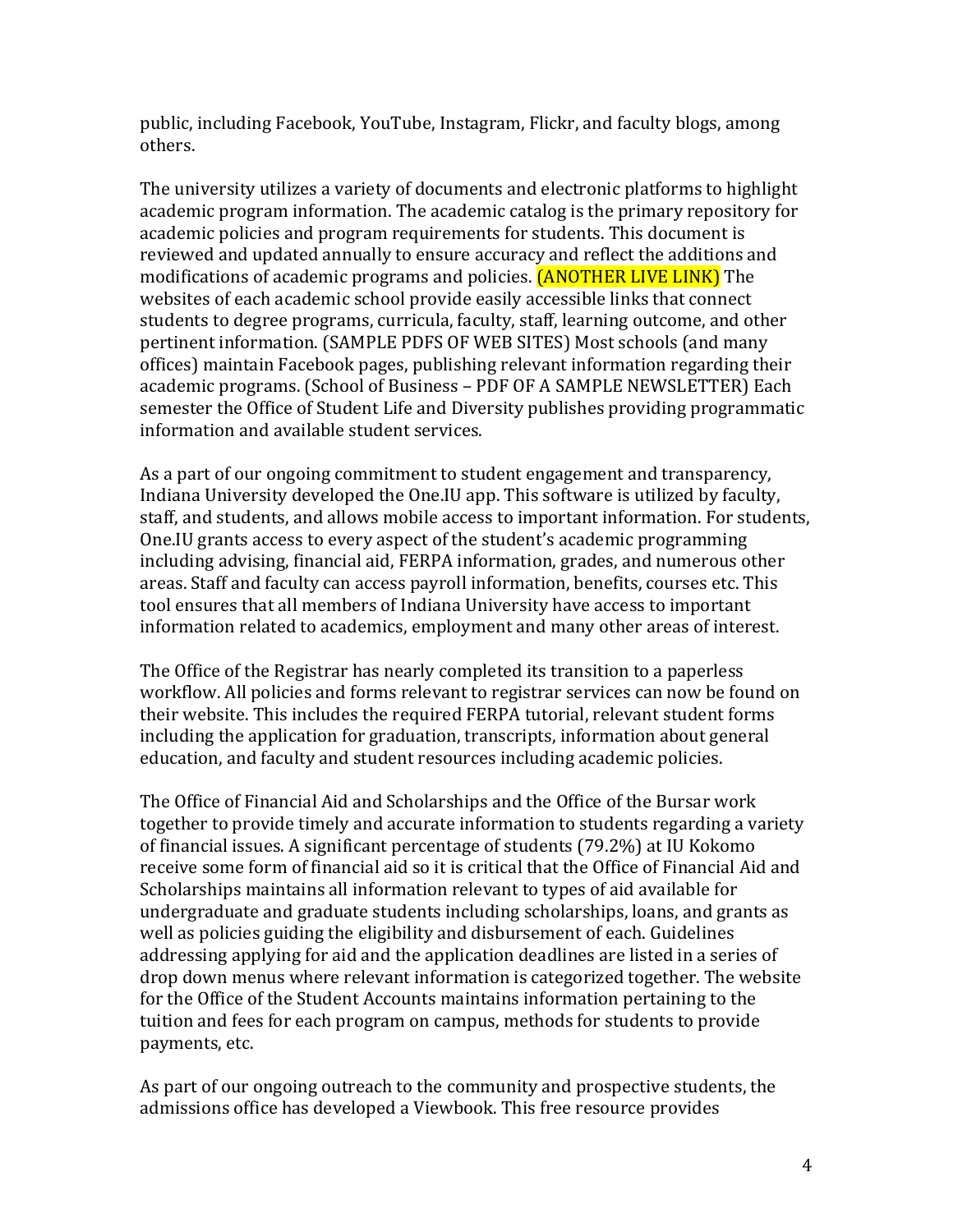prospective students with relevant information about the application process, financial aid, cost of attendance, academic programs, and other information relevant to prospective students.

Indiana University maintains a centralized Institutional Research and Reporting unit, which provides extensive data all the campuses (PDF OF CENTRAL IU DATA WEBSITE). In addition, IU Kokomo has an Institutional Research office housed within the Office of Academic Affairs (PDF OF IR WEBSITE). The IU Kokomo office works closely with the central IR office, and responds quickly to data requests on the campus. IU Kokomo regularly provides the public and other stakeholders with information about student progress and completion (additional details in Criterion 4). Students, faculty, staff, Board of Advisors members, or other interested parties can access important information through easily navigated drop down menus.

The website of the Office of Academic Affairs provides faculty and others with information about policies, procedures, available grants and research opportunities and other important information. (PDF OF WEBSITE) The Center for Teaching, Learning and Assessment (CTLA) also includes resources for faculty in the form of professional development events/opportunities, assessment procedures, online learning resources, Scholarship of Teaching and Learning information, and Technology consultations and trainings.

IU Kokomo provides information about Higher Learning Commission (HLC) accreditation, including our 2008 Self-Study and Campus Visit Reports, on our website (PDF OF WEBSITE AND WE NEED TO MAKE SURE THESE DOCUMENTS ARE UP THERE – SUE IS OKAY WITH OUR PAST SELF STUDY AND HLC REPORTS TO US \_ UP ON WEBSITE) Accreditation and licensure information related to particular programs is available on the relevant school websites, including the School of Education with CAEP accreditation (PDF OF CAEP STANDARDS) , the School of Business with AACSB accreditation (PDF OF AACSB STANDARDS), the School of Nursing with Indiana State Board of Nursing and ACEN accreditation on the undergraduate level and \_\_\_\_ on the graduation level (PDF OF THOSE STANDARDS), and the Division of Allied Health with JCERT accreditation (PDF OF JCERT STANDARDS).

### **Core Component 2. C**

**The governing board of the institution is sufficiently autonomous to make decisions in the best interest of the institution and to assure its integrity.**

- 1. The governing board's deliberations reflect priorities to preserve and enhance the institution.
- 2. The governing board reviews and considers the reasonable and relevant interests of the institution's internal and external constituencies during its decision-making deliberations.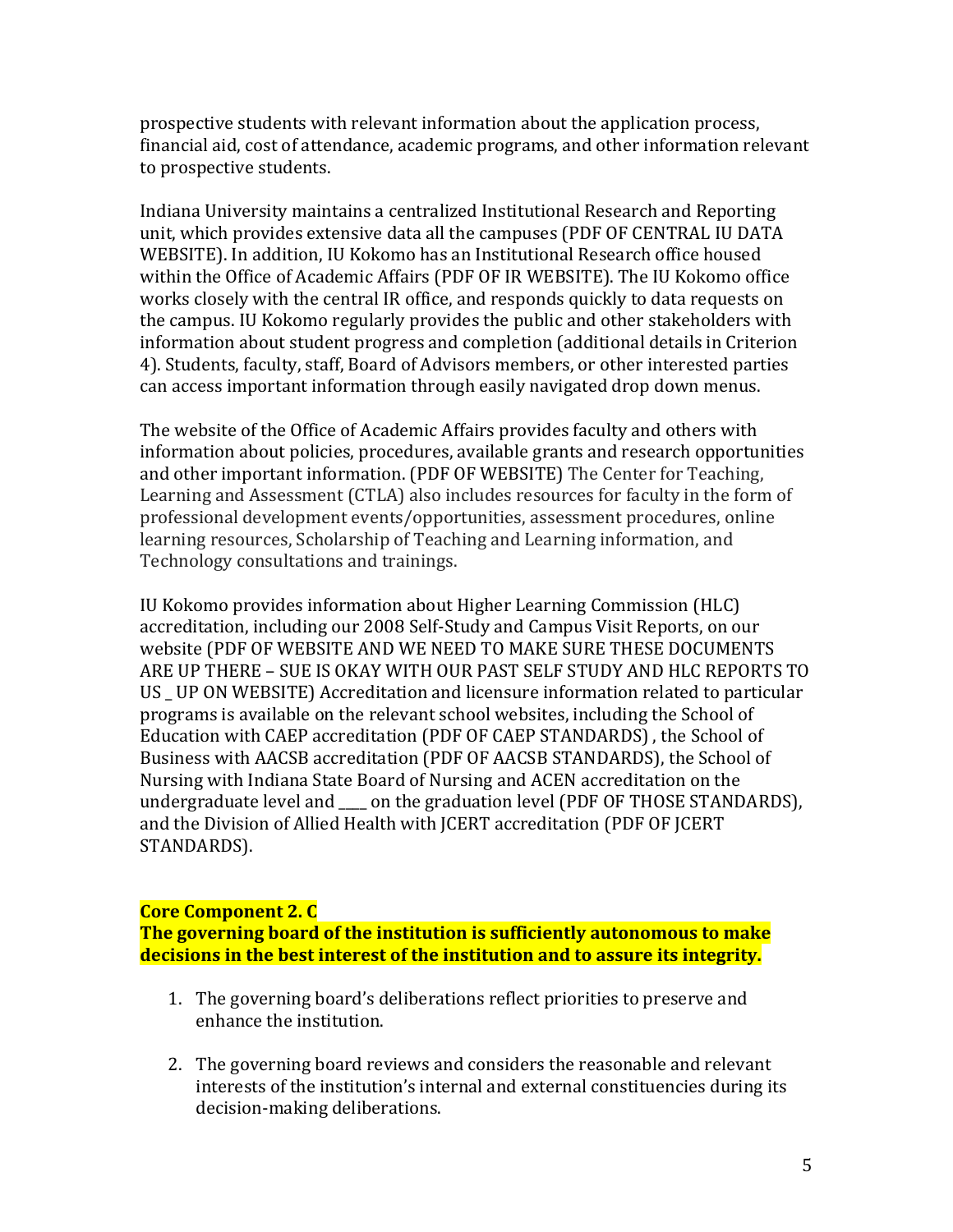- 3. The governing board preserves its independence from undue influence on the part of the donors, elected officials, ownership interests or other external parties when such influence would not be in the best interest of the institution.
- 4. The governing board delegates day-to-day management of the institution to the administration and expects the faculty to oversee academic matters.

The Board of Trustees for Indiana University (PDF OF WEBSITE OF BOT) serves as the governing board for seven Indiana University campuses. It serves as the legal owner and final authority for the university by presiding over the university's financial, physical, human resource assets, and operations. The Board of Trustees has the authority to set tuition and fees, award financial aid, write bylaws, invest university funds, acquire property, approve projects, and engage in other university-related business. The Indiana Code (DO I NEED THIS?) serves as the guide for membership, terms of office, and election procedures for each board member, enabling the board to be effective in its charges.

The Board of Trustees further delegates responsibility, depending on the specific issue(s) through several subcommittees. The committees present information back to the entire Board for further discussion or action.

Board of Trustee subcommittees include:

- Executive Committee
- Academic Affairs Committee
- University Relations Committee-External, Student and Human Resources
- Facilities and Auxiliaries Committee
- Finance, Audit, and Strategic Planning Committee
- Health Affairs Committee
- Nominating Committee
- Special Committees

Minutes are recorded for each meeting and are archived on the Board of Trustees website; these records date back to 1924. Additionally, the website has a searchable feature for all archived entries so interested parties can access relevant information and observe trends over time.

Board members regularly interact with internal and external constituencies. The Board holds six meetings throughout the academic year, and the location of these meetings rotates among the campuses. Except for Executive Sessions, meetings are open to the public in accordance with Indiana law, allowing the Trustees to interact and discuss matters relevant to the larger university or regional campuses. The Board can hear from any administrator, faculty, staff, or student as it considers a particular issue, information item or voting item. Additionally, Trustees regularly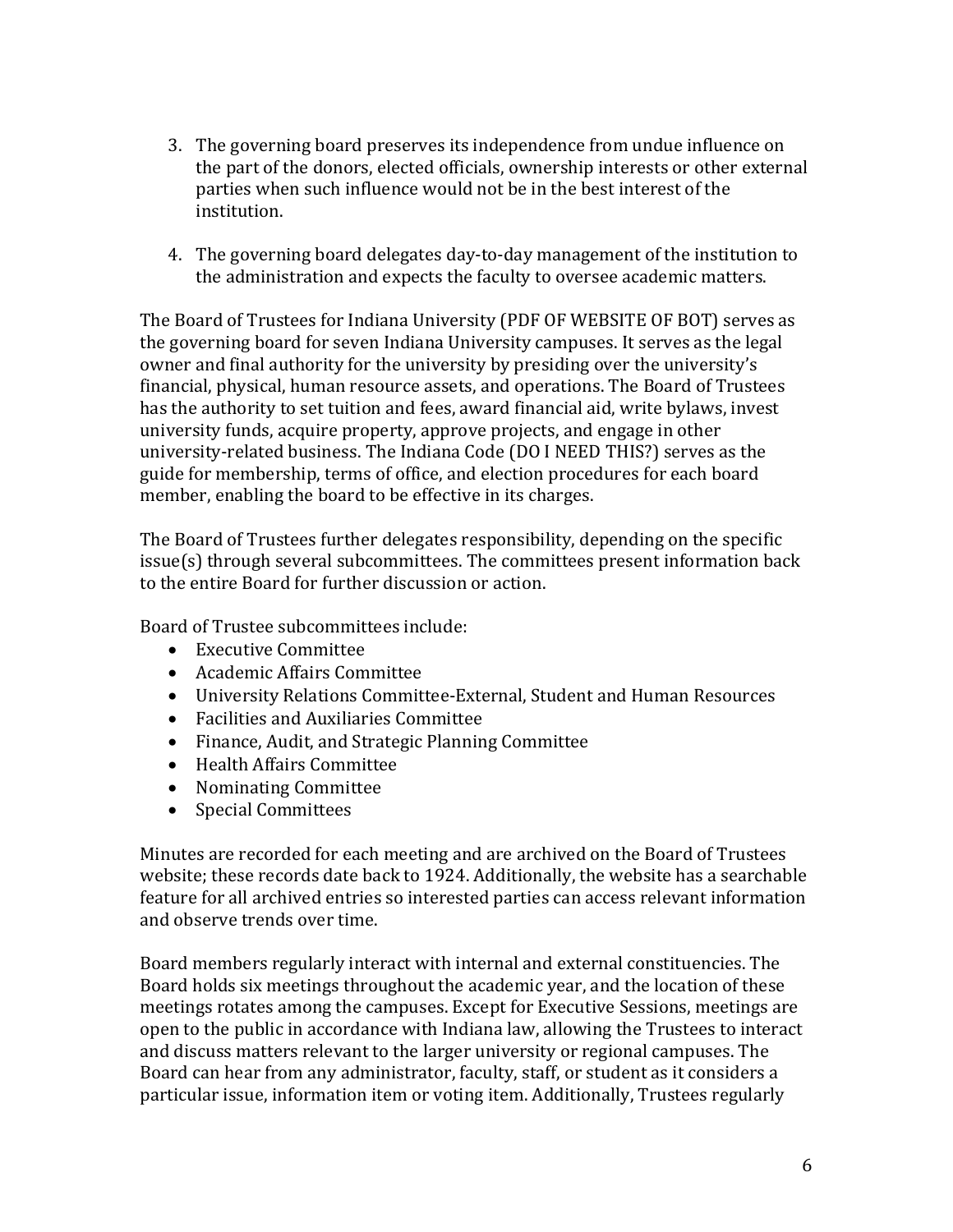attend university and community-sponsored events where they engage with the general public. One of the Trustees also serves on the IU Kokomo Board of Advisors. the IU Kokomo Chancellor also attends all Board of Trustees meetings, and addresses the board as needed in the case of agenda items related to IU Kokomo.

Delegation of day-to-day management and operations of the institutions is administered to the President of Indiana University as described by the Board of Trustees bylaws (approved Sept 11, 1987). The Board charges the president to act on its behalf in order to administer the larger IU network "*in accordance with the policies and resolutions adopted by the Board and all applicable laws and keep the Board appropriately advised*." (DO I NEED A PDF OF THIS?)

The Chancellor serves as the chief executive officer at IU Kokomo and is responsible for the daily operations of the campus. All full-time faculty regardless of rank are members of the Faculty Senate, and as such, they are responsible for the oversight of the academic mission of the university including degree conferral as specified in the Faculty Senate Constitution Section (NEED PDF)

#### **Criterion 2 D**

**The institution is committed to freedom of expression and the pursuit of truth in teaching and learning.**

Considerable value is placed on the freedom of expression and the pursuit of truth through teaching and research at IU Kokomo. This value is codified through IU Academic Freedom policy ACA-32 (PDF OF POLICY) which asserts that scholars are free to pursue professional lines of inquiry free of institutional impairment. ADD STUDENT CODE STUFF HERE.

Symposia and other professional meetings of a collaborative nature are regularly held on campus to facilitate an active exchange of highly effective teaching or research strategies. Faculty members use these opportunities to share the results of a research project, the research behind their research award, or a sabbatical leave. (PDF OF EXAMPLES HERE).

The Center for Teaching, Learning, and Assessment (CTLA) regularly disseminates training and other professional development opportunities via emails and presentations. (PDF OF CTLA WEBSITE). Through this resource, faculty maintain access to latest instructional trends and tools for teaching the online student. CTLA provides professional development for faculty and adjuncts to earn a Basic and Advanced Online Instruction Developers certificate training participants on the development of and instruction in online courses. Quality of those courses are measured by voluntary reviews of the courses using the Quality Matters rubric. Additional information on teaching resources is available in Criterion 3.

IU Kokomo maintains an active agenda for inviting speakers to visit campus. Through these speakers, the university seeks to bring insights to campus that will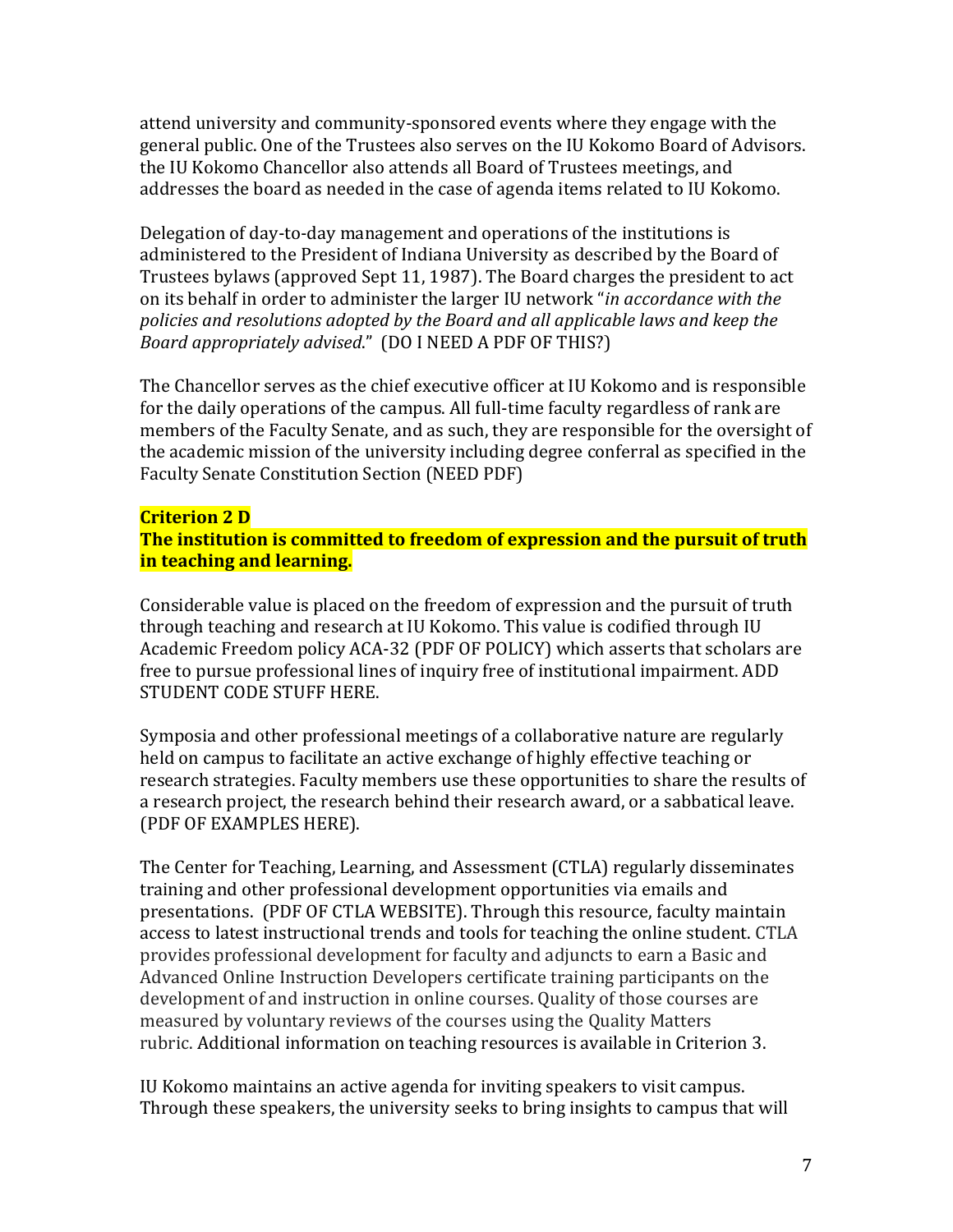benefit faculty, staff, students, and the community. In the past few years, there have been numerous authors, speakers, and events come to campus to address a variety of topics including education, oral histories, global water issues, and other timely topics. Recent examples include Student Success Speaker for Faculty and Adjuncts: Sara Rose Cavanagh, author of The Spark of Learning: Energizing the College Classroom with the Science of Emotion.

Each of these events unites faculty and students from various disciplines in meaningful discussions and thoughtful ways to incorporate new ideas and perspectives into their classes. This has resulted in the richest possible exchange of information and experiences.

Select schools and offices on campus distribute newsletters to faculty, students, and alumni (Example: Business – NEED PDF OF AN EXAMPLE). Within these newsletters, recent activities and/or accomplishments are often highlighted so that the successes and accomplishments in teaching, research and service are shared among our constituents. Additionally, the student newspaper, "The Correspondent," serves the function of disseminating news to campus. This includes course and program activities addressing events and the successes of students.

Forming the lens through which the teaching process is framed, faculty have all the standards and expectations of the university going into any teaching appointment. All faculty, regardless of rank, submit a faculty annual report (now submitted electronically through Digital Measures) which serves as a record of accomplishments in teaching, service and scholarship. Each faculty member meets with their chair or dean to discuss improvements needed in the upcoming year along with a review of the faculty member's long-range plan.

Probationary faculty may produce a dossier (departmental requirements) for a third-year review which includes teaching evaluations, annual reports, and selfreflections about progress toward tenure or towards long term contracts. These dossiers are reviewed by a panel of colleagues within the school, optimally by senior faculty within the discipline. The third-year review allow the probationary faculty to improve through evaluation, reflection, mentoring, and annual review.

At the beginning of their sixth year, tenure-eligible faculty and lecturers produce a dossier to be reviewed for probation and/or tenure. The guidelines clearly define the expectations and the process by which the review will occur. (PDF OF TENURE GUIDELINES BOTH IUK AND UNIVERSITY). There are three areas of evaluation: teaching, research/scholarly activity and service. A tenure eligible candidate for Tenure and Promotion must achieve excellence in either teaching or research and must achieve a rating of no less than satisfactory in the other two categories. A lecturer candidate for promotion to Senior Lecturer must show excellence in teaching and at least satisfactory in service.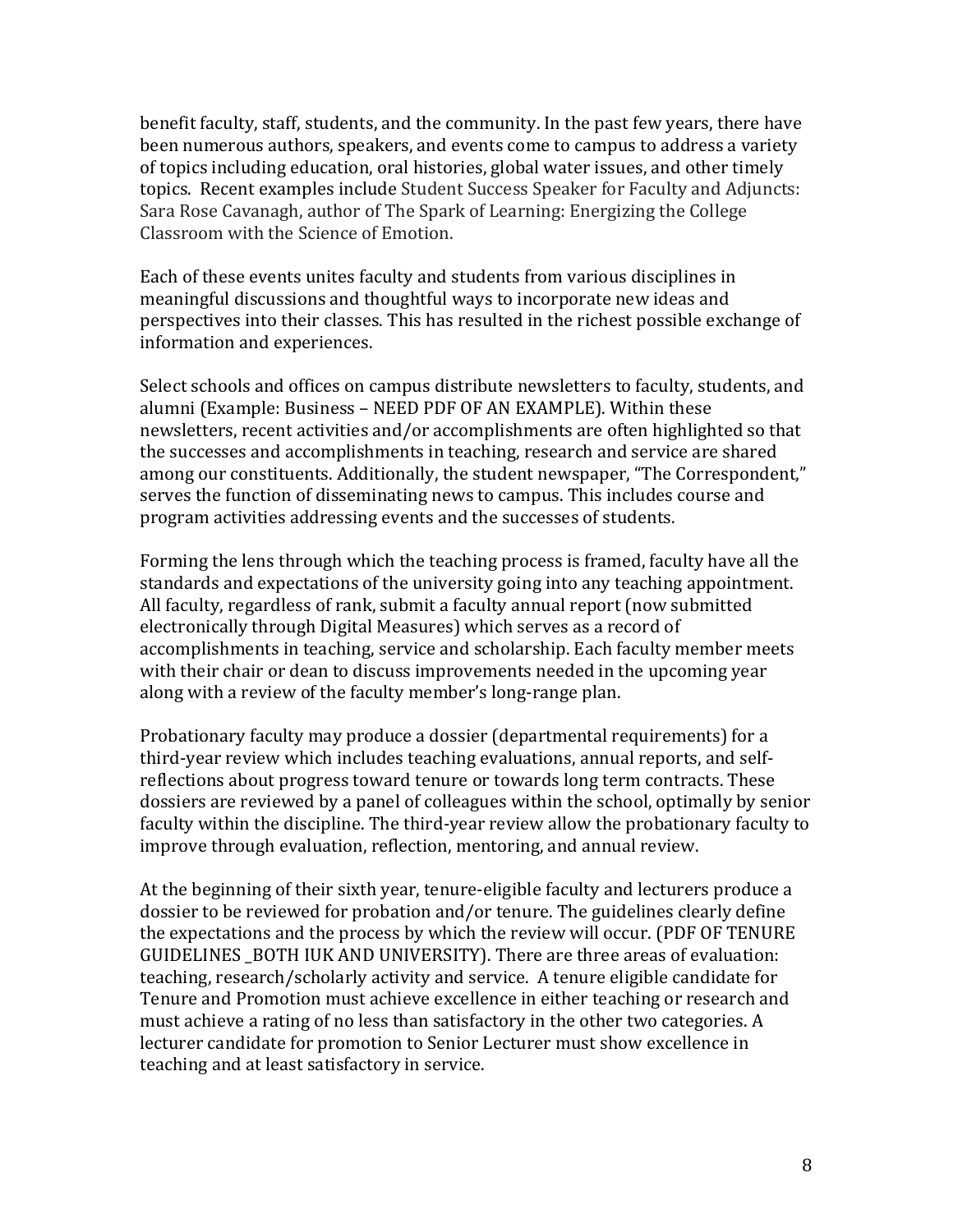## **Criterion 2. E**

**The institution ensures that faculty, students, and staff acquire, discover, and apply knowledge responsibly.**

- 1. The institution provides effective oversight and support services to ensure the integrity of research and scholarly practice conducted by its faculty, staff, and students.
- 2. Students are offered guidance in the ethical use of information resources.
- 3. The institution has and enforces policies on academic honesty and integrity.

IU Kokomo supports faculty and student research and creative activities across all disciplines. All schools are provided with a total of \$1250 per faculty to support a variety of professional development opportunities. Additional resources in the Grant-In-Aid are provided to purchase equipment needed for faculty/student research and other scholarly activities; these applications are evaluated by a faculty committee. Selected recent examples are below and additional discussion of these resources is in Category 3

## Recently funded Grant-In-Aid research projects

| <b>Classroom Gamification</b> |
|-------------------------------|
|                               |

Towards Data-Driven Decision Making: Data Cleaning Methods in Cyber Situational Awareness

The Effect of A 12-Week Theory Based Intervention on Physical Activity Level, Sedentary Time, and Cardiovascular Disease Risks

Building Healthy Eating and Physical Activity Programs for Youth with School-**Communities** 

Autobiographical Work and Sensory Processing Disorder

Profiles in Public Service: Nongovernmental Organization Public-sector Succession Planning in Cuba

Students are encouraged to participate in a wide range of research and creative activities. Faculty welcome students to collaborate with them on their own projects, and some students choose to participate in credit-bearing independent study opportunities. Students design and implement a research project and are mentored by a faculty member. Students present the results of their work at the Annual Student Research Day. Both the Student Research Expense Fund and the Applied Learning fund provide additional funding for student research supplies, conference travel, etc.

# Recently funded student research projects

Effects of Single Session Progressive Muscle Relaxation Training on Test Anxiety and Performance in Nursing Students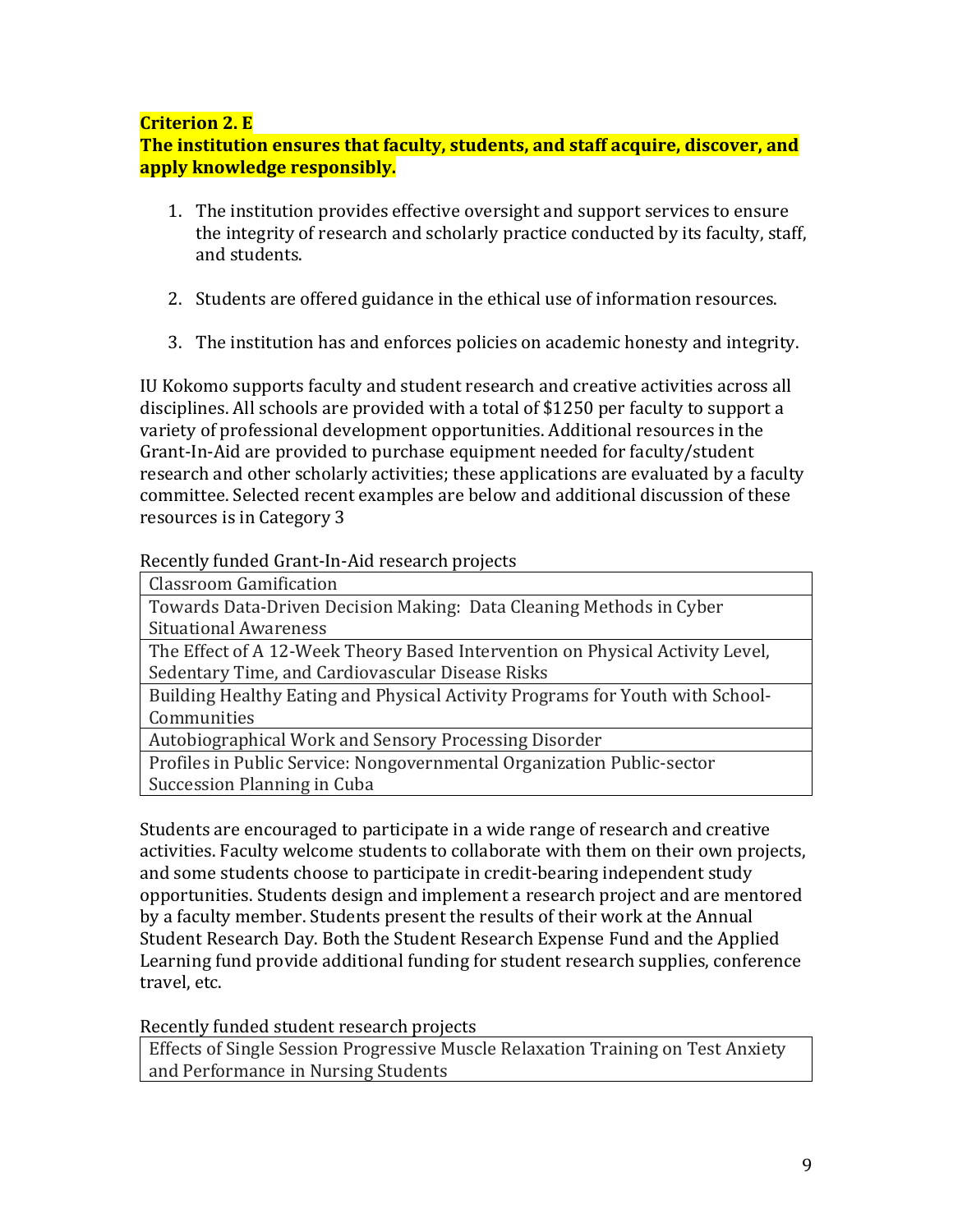Do Injuries among High School Athletes Influence Physical Activity During College?

Photoelectro chemical Studies on Inorganic/organic Interfaces (IOI) Assemblies on Conducting Fabric Substrate (CFS) in Aqueous and Solid Electrolytes: Possible Applications in Solar Energy Capture and Storage Cells

Constructing a Large Format XY Robotic Plotter

Preparation and Characterization of Photoactive Assemblies for Hydrogen Production and CO2 Reduction

Biodegradation of Nylon 11 by Combination of Bacteria and Red Earthworm

The Institutional Review Board (IRB) of Indiana University provides oversight of faculty research involving human subjects. The central office provides all relevant guidelines pertaining to the submission process as well as one-on-one consultations with faculty. (PDF OF WEB SITE) Any faculty or student planning to participate in a project requiring IRB approval must complete and pass the Collaborative Institutional Training Initiative (CITI) test prior to the submission of the research proposal. These online modules inform researchers of the laws and ethical guidelines surrounding social and/or biological research. A certificate of completion is submitted along with the IRB proposal.

The oversight of research with animals is also standardized. IU Kokomo maintains its own Institutional Animal Care and Use Committee (IACUC \_ PDF OF BYLAW) Section 2.A further describes the compliance programs of Indiana University.

The IU Kokomo library is very engaged in providing guidance and training related to the ethical use of information resources. Librarians have worked with faculty to develop a series of tutorials for incoming students and these are used by a variety of general education classes. These guides lead students through the effective evaluation of resources that are typically encountered during the research process, helping students to understand the various sources of information and how and where each is appropriately used.

The Indiana University Code of Student Rights, Responsibilities, and Conduct serves as a resource for students as it relates to a broad range of university expectations including academic and personal misconduct. IU Kokomo has established procedures necessary for addressing violations of the Code, including procedures for appealing a sanction. (PDF OF WEBSITES ON THIS)

IU Kokomo faculty address academic integrity by providing information in their syllabi cautioning students about academic misconduct, including cheating, plagiarism, etc. Turnitin is a plagiarism detection service that is used by faculty to ensure that written material is the student's own work.

IU Kokomo upholds academic integrity through its hiring practices. Proof of eligibility for employment and background checks are required prior to hiring for